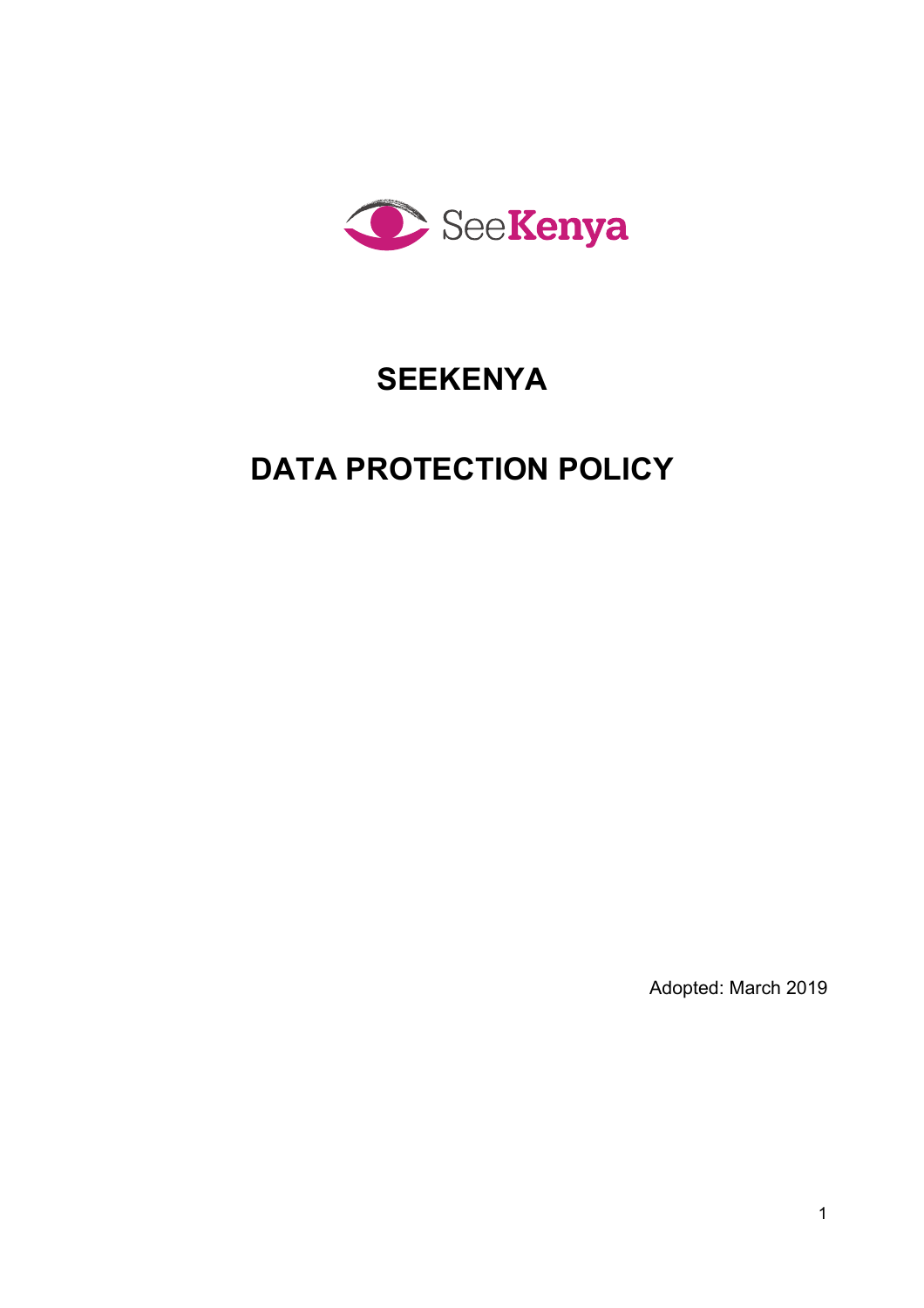SeeKenya is committed to protecting all information that we handle about people we support and work with, and to respecting people's rights around how their information is handled. This policy explains our responsibilities and how we will meet them.

# **Contents**

| 1.                                                                      |                                                               |
|-------------------------------------------------------------------------|---------------------------------------------------------------|
| 2.                                                                      |                                                               |
| 3.                                                                      |                                                               |
| 4.                                                                      |                                                               |
|                                                                         |                                                               |
| 5.                                                                      |                                                               |
| 6.                                                                      |                                                               |
| 7.                                                                      |                                                               |
| 8.                                                                      |                                                               |
| 9.                                                                      |                                                               |
| 10.                                                                     |                                                               |
| 11.                                                                     |                                                               |
| 12.                                                                     |                                                               |
| 13.                                                                     |                                                               |
| Section C – Working with people we process data about (data subjects) 9 |                                                               |
| 14.                                                                     |                                                               |
| 15.                                                                     |                                                               |
|                                                                         |                                                               |
| 16.                                                                     |                                                               |
| 17.                                                                     |                                                               |
| 18.                                                                     | Transferring personal data outside the European Union (EU) 11 |
|                                                                         |                                                               |
| 19.                                                                     |                                                               |
| 20.                                                                     |                                                               |
|                                                                         |                                                               |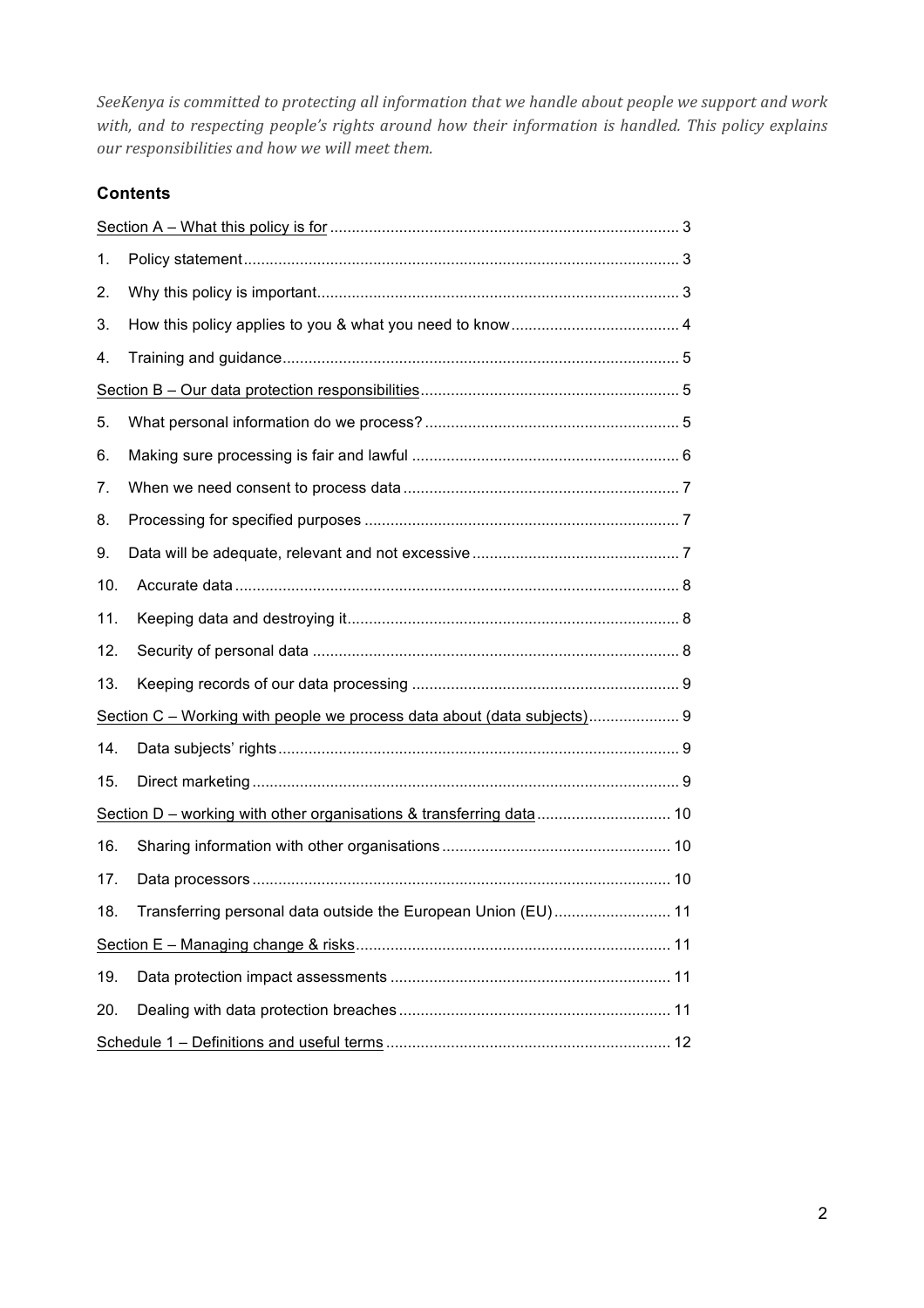# **Section A – What this policy is for**

#### **1. Policy statement**

1.1 SeeKenya is committed to protecting personal data and respecting the rights of our **data subjects**; the people whose **personal data** we collect and use. We value the personal information entrusted to us and we respect that trust, by complying with all relevant laws, and adopting good practice.

We process personal data to help us:

- a) maintain our list of supporters and donors;
- b) safeguard children, young people and adults at risk;
- c) recruit, support and manage staff and volunteers;
- d) maintain our accounts and records;
- e) promote our activities;
- f) respond effectively to enquirers and handle any complaints;
- g) provide healthcare in our clinics and referrals for further treatment.
- 1.2 This policy has been approved by the Charity Trustees who are responsible for ensuring that we comply with all our legal obligations. It sets out the legal rules that apply whenever we obtain, store or use personal data.

#### **2. Why this policy is important**

- 2.1 We are committed to protecting personal data from being misused, getting into the wrong hands as a result of poor security or being shared carelessly, or being inaccurate, as we are aware that people can be upset or harmed if any of these things happen.
- 2.2 This policy sets out the measures we are committed to taking as an organisation and, what each of us will do to ensure we comply with the relevant legislation.
- 2.3 In particular, we will make sure that all personal data is:
	- a) processed **lawfully, fairly and in a transparent manner**;
	- b) processed for **specified, explicit and legitimate purposes** and not in a manner that is incompatible with those purposes;
	- c) **adequate, relevant and limited to what is necessary** for the purposes for which it is being processed;
	- d) **accurate** and, where necessary, up to date;
	- e) **not kept longer than necessary** for the purposes for which it is being processed;
	- f) processed in a **secure** manner, by using appropriate technical and organisational means;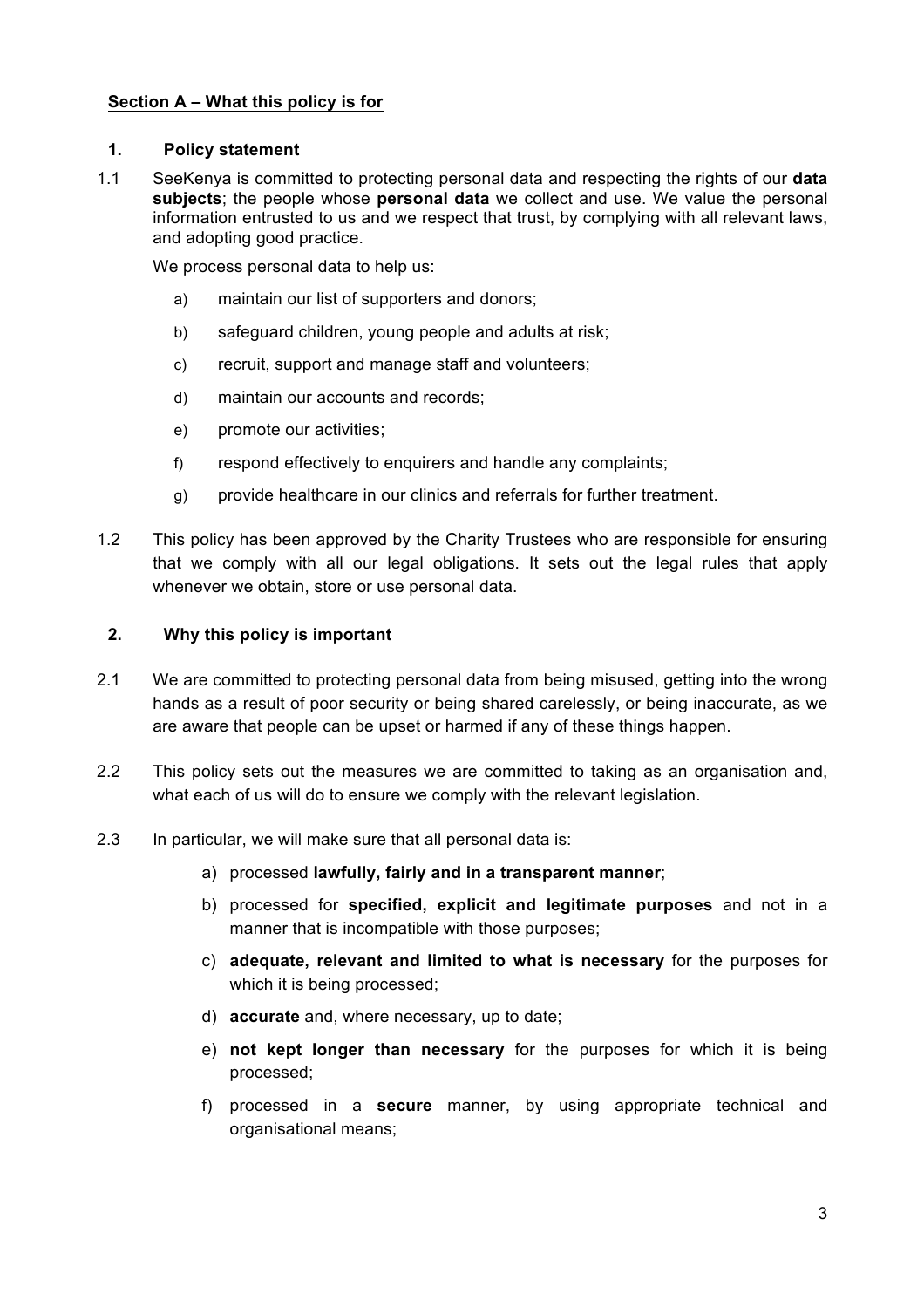g) processed in keeping with the **rights of data subjects** regarding their personal data.

#### **3. How this policy applies to you & what you need to know**

3.1 **As an employee, trustee or volunteer** processing personal information on behalf of the charity, you are required to comply with this policy. If you think that you have accidentally breached the policy it is important that you contact our Data Protection Contact immediately so that we can take swift action to try and limit the impact of the breach.

Anyone who breaches the Data Protection Policy may be subject to disciplinary action, and where that individual has breached the policy intentionally, recklessly, or for personal benefit they may also be liable to prosecution or to regulatory action.

- 3.2 **As a group or team leader:** You are required to make sure that any procedures that involve personal data, that you are responsible for in your area, follow the rules set out in this Data Protection Policy.
- 3.3 **As a data subject of SeeKenya:** We will handle your personal information in line with this policy.
- 3.4 **As an appointed data processor/contractor:** Companies who are appointed by us as a data processor are required to comply with this policy under the contract with us. Any breach of the policy will be taken seriously and could lead to us taking contract enforcement action against the company, or terminating the contract. Data processors have direct obligations under the GDPR, primarily to only process data on instructions from the controller (us) and to implement appropriate technical and organisational measures to ensure a level of security appropriate to the risk involved.
- 3.5 **Our Data Protection Contact** is responsible for advising SeeKenya and its staff and members about their legal obligations under data protection law, monitoring compliance with data protection law, dealing with data security breaches and with the development of this policy. Any questions about this policy or any concerns that the policy has not been followed should be referred to them at charlie.olive@tkc.org.uk.
- 3.6 Before you collect or handle any personal data as part of your work (paid or otherwise) for SeeKenya, it is important that you take the time to read this policy carefully and understand what is required of you, as well as the organisation's responsibilities when we process data.
- 3.7 Our procedures will be in line with the requirements of this policy, but if you are unsure about whether anything you plan to do, or are currently doing, might breach this policy you must first speak to the Data Protection Contact.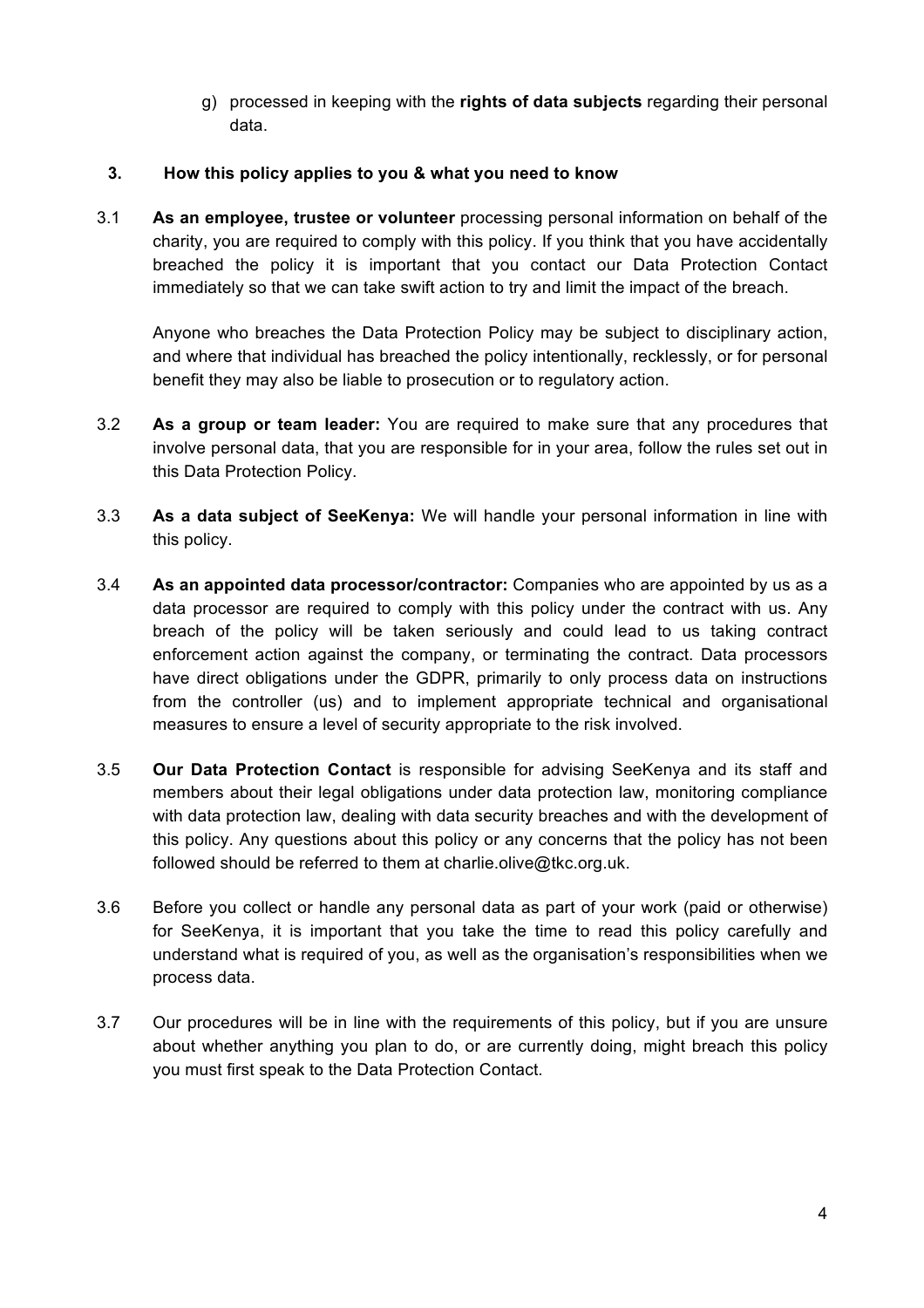# **4. Training and guidance**

- 4.1 We will provide general training as required to raise awareness of obligations and our responsibilities, as well as to outline the law. An annual review of our Data Protection Policy will be completed.
- 4.2 We may also issue procedures, guidance or instructions from time to time. Leaders must set aside time for their team to look together at the implications for their work.

# **Section B – Our data protection responsibilities**

#### **5. What personal information do we process?**

- 5.1 In the course of our work, we may collect and process information (personal data) about many different people (data subjects). This includes data we receive straight from the person it is about, for example, where they complete forms or contact us. We may also receive information about data subjects from other sources including, for example, previous employers.
- 5.2 We process personal data in both electronic and paper form and all this data is protected under data protection law. The personal data we process can include information such as names and contact details, education or employment details and visual images of people.
- 5.3 In some cases, we hold types of information that are called **"special categories"** of data in the GDPR. This personal data can only be processed under strict conditions.

**'Special categories' of data** (as referred to in the GDPR) includes information about a person's: racial or ethnic origin; political opinions; religious or similar (e.g. philosophical) beliefs; trade union membership; health (including physical and mental health, and the provision of health care services); genetic data; biometric data; sexual life and sexual orientation.

- 5.4 We will not hold information relating to criminal proceedings or offences or allegations of offences unless there is a clear lawful basis to process this data such as where it fulfils one of the substantial public interest conditions in relation to the safeguarding of children and of individuals at risk or one of the additional conditions relating to criminal convictions set out in either Part 2 or Part 3 of Schedule 1 of the Data Protection Act 2018. This processing will only ever be carried out following contact with our advisory service 'Thirtyone:eight'.
- 5.5 Other data may also be considered 'sensitive' such as bank details, but will not be subject to the same legal protection as the types of data listed above.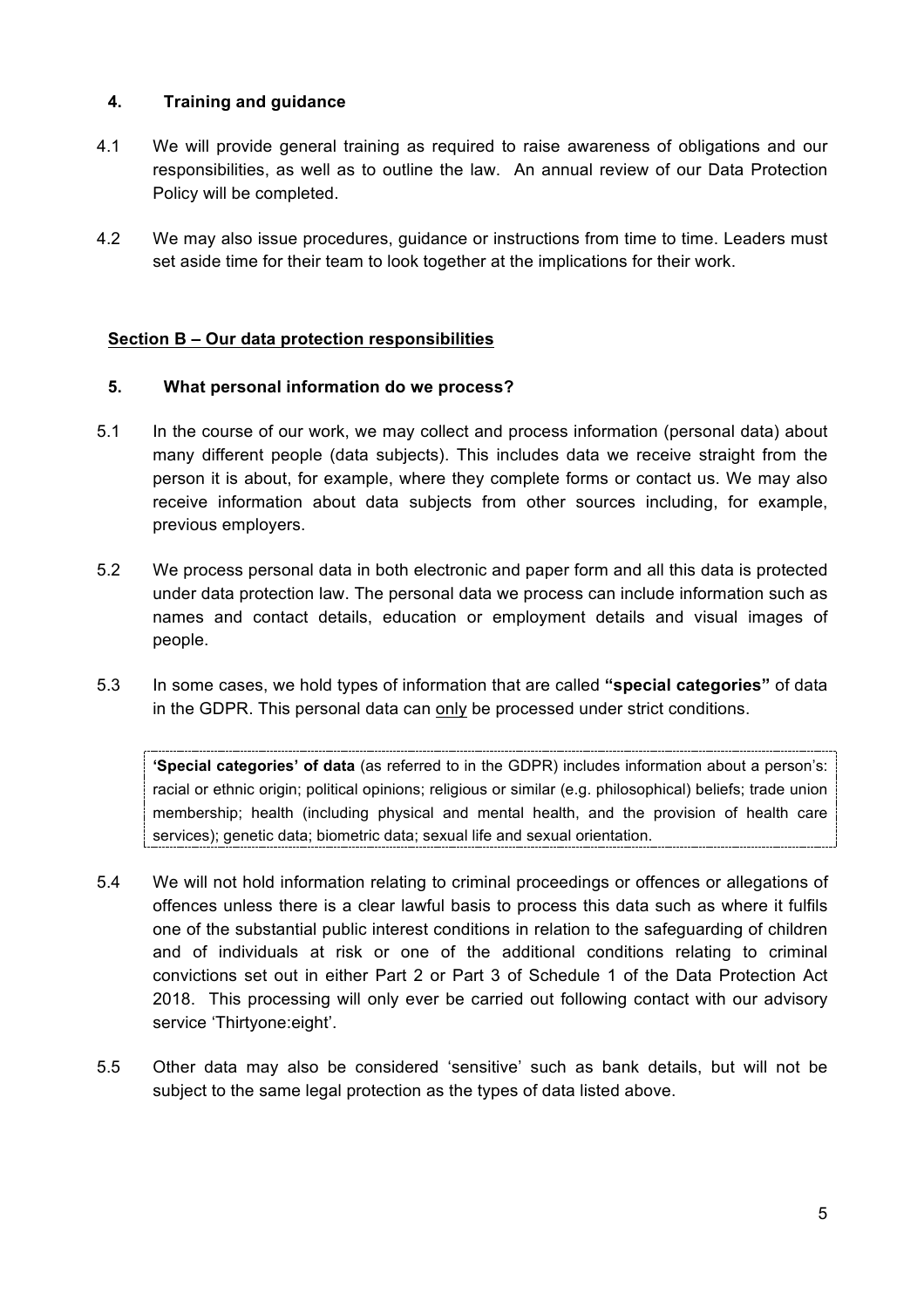# **6. Making sure processing is fair and lawful**

6.1 Processing of personal data will only be fair and lawful when the purpose for the processing meets a legal basis, as listed below, and when the processing is transparent. This means we will provide people with an explanation of how and why we process their personal data at the point we collect data from them, as well as when we collect data about them from other sources.

#### **How can we legally use personal data?**

- 6.2 Processing of personal data is only lawful if at least one of these legal conditions, as listed in Article 6 of the GDPR, is met:
	- a) the processing is **necessary for a contract** with the data subject;
	- b) the processing is **necessary for us to comply with a legal obligation**;
	- c) the processing is necessary to protect someone's life (this is called "**vital interests**");
	- d) the processing is necessary for us to perform a task in the **public interest**, and the task has a clear basis in law;
	- e) the processing is **necessary for legitimate interests** pursued by SeeKenya or another organisation, unless these are overridden by the interests, rights and freedoms of the data subject.
	- f) If none of the other legal conditions apply, the processing will only be lawful if the data subject has given their clear **consent**.

#### **How can we legally use 'special categories' of data?**

- 6.3 Processing of 'special categories' of personal data is only lawful when, in addition to the conditions above, one of the extra conditions, as listed in Article 9 of the GDPR, is met. These conditions include where:
	- a) the processing is necessary for **carrying out our obligations under employment and social security and social protection law**;
	- b) the processing is necessary for **safeguarding the vital interests** (in emergency, life or death situations) **of an individual** and the data subject is incapable of giving consent;
	- c) the processing is carried out in the **course of our legitimate activities** and only relates to our members or persons we are in regular contact with in connection with our purposes;
	- d) the processing is necessary for **pursuing legal claims**.
	- e) If none of the other legal conditions apply, the processing will only be lawful if the data subject has given their **explicit consent**.
- 6.4 Before deciding which condition should be relied upon, we may refer to the original text of the GDPR as well as any relevant guidance, and seek legal advice as required.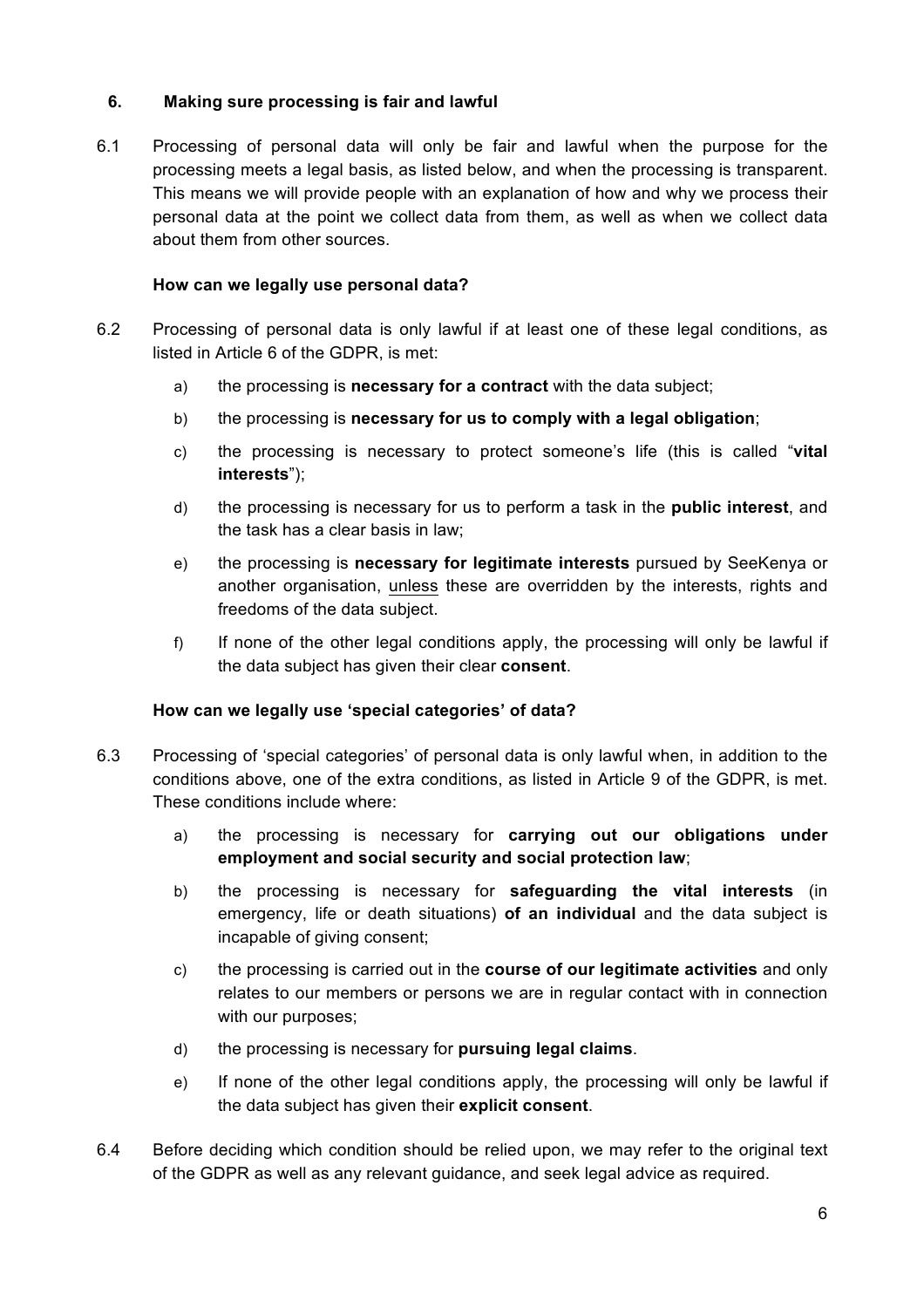## **What must we tell individuals before we use their data?**

6.5 If personal data is collected directly from the individual, we will inform them about; our identity/contact details, the reasons for processing, and the legal bases, explaining our legitimate interests, and explaining, where relevant, the consequences of not providing data needed for a contract or statutory requirement; who we will share the data with; if we plan to send the data outside of the European Union; how long the data will be stored and the data subjects' rights.

This information is commonly referred to as a 'Privacy Notice'.

This information will be given at the time when the personal data is collected.

6.6 If data is collected from another source, rather than directly from the data subject, we will provide the data subject with the information described in section 6.55 as well as: the categories of the data concerned; and the source of the data.

This information will be provided to the individual in writing and no later than within **1 month** after we receive the data, unless a legal exemption under the GDPR applies. If we use the data to communicate with the data subject, we will at the latest give them this information at the time of the first communication.

If we plan to pass the data onto someone else outside of SeeKenya, we will give the data subject this information before we pass on the data.

# **7. When we need consent to process data**

- 7.1 Where none of the other legal conditions apply to the processing, and we are required to get consent from the data subject, we will clearly set out what we are asking consent for, including why we are collecting the data and how we plan to use it. Consent will be specific to each process we are requesting consent for and we will only ask for consent when the data subject has a real choice whether or not to provide us with their data.
- 7.2 Consent can however be withdrawn at any time and if withdrawn, the processing will stop. Data subjects will be informed of their right to withdraw consent and it will be as easy to withdraw consent as it is to give consent.

#### **8. Processing for specified purposes**

8.1 We will only process personal data for the specific purposes explained in our privacy notices (as described above in section 6.5) or for other purposes specifically permitted by law. We will explain those other purposes to data subjects in the way described in section 6, unless there are lawful reasons for not doing so.

#### **9. Data will be adequate, relevant and not excessive**

9.1 We will only collect and use personal data that is needed for the specific purposes described above (which will normally be explained to the data subjects in privacy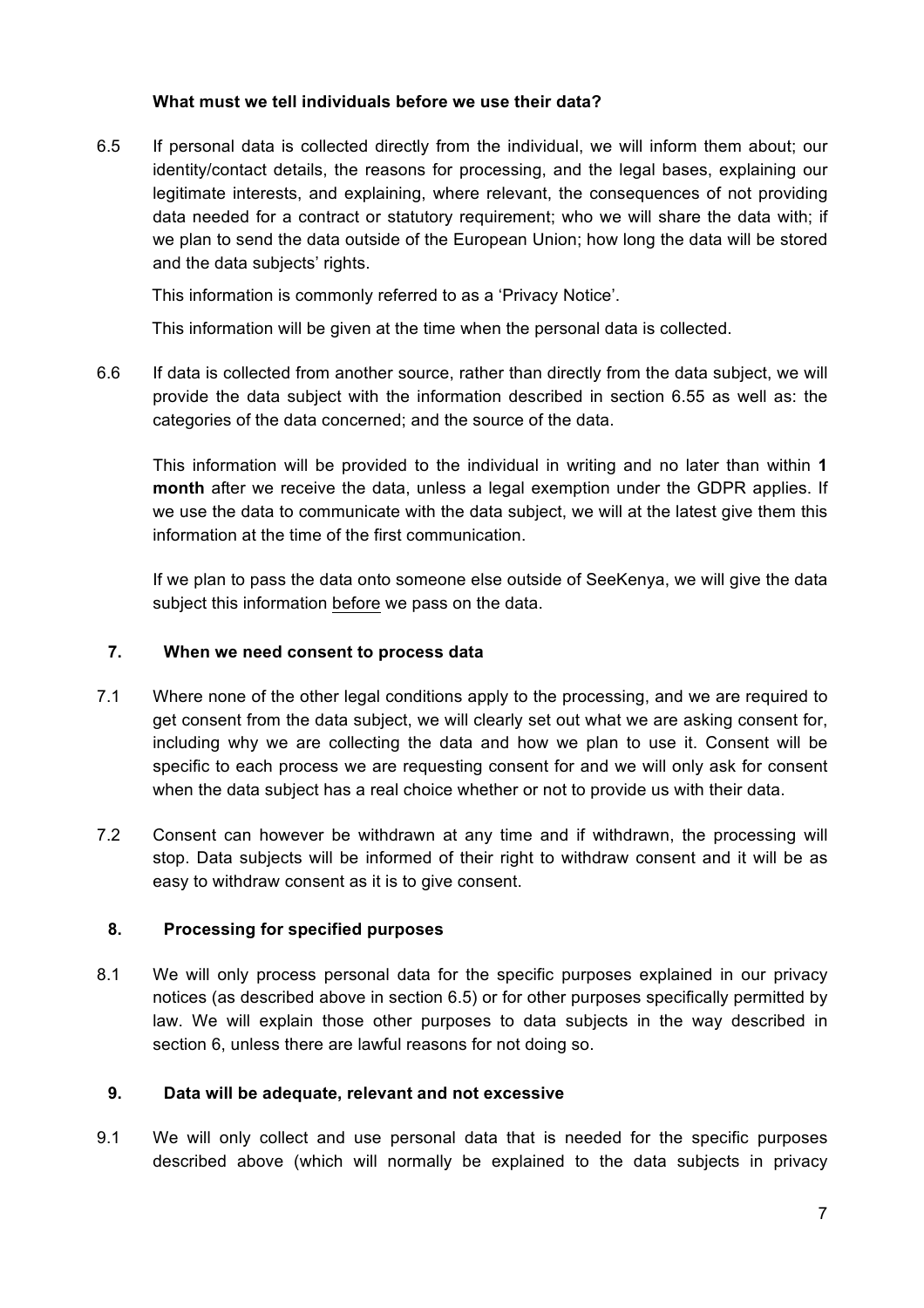notices). We will not collect more than is needed to achieve those purposes. We will not collect any personal data "just in case" we want to process it later.

# **10. Accurate data**

10.1 We will make sure that personal data held is accurate and, where appropriate, kept up to date. The accuracy of personal data will be checked at the point of collection and at appropriate points later on.

# **11. Keeping data and destroying it**

- 11.1 We will not keep personal data longer than is necessary for the purposes that it was collected for. We will comply with official guidance issued about retention periods for specific records.
- 11.2 Information about how long we will keep records for can be found in our Privacy Notice.

# **12. Security of personal data**

- 12.1 We will use appropriate measures to keep personal data secure at all points of the processing. Keeping data secure includes protecting it from unauthorised or unlawful processing, or from accidental loss, destruction or damage.
- 12.2 We will implement security measures that provide a level of security which is appropriate to the risks involved in the processing.

Measures will include technical and organisational security measures. In assessing what measures are the most appropriate we will take into account the following, and anything else that is relevant:

- a) the quality of the security measure;
- b) the costs of implementation;
- c) the nature, scope, context and purpose of processing;
- d) the risk (of varying likelihood and severity) to the rights and freedoms of data subjects;
- e) the risk which could result from a data breach.

#### 12.3 Measures may include:

- a) technical systems security;
- b) measures to restrict or minimise access to data;
- c) measures to ensure our systems and data remain available, or can be easily restored in the case of an incident;
- d) physical security of information and of our premises;
- e) organisational measures, including policies, procedures, training and audits;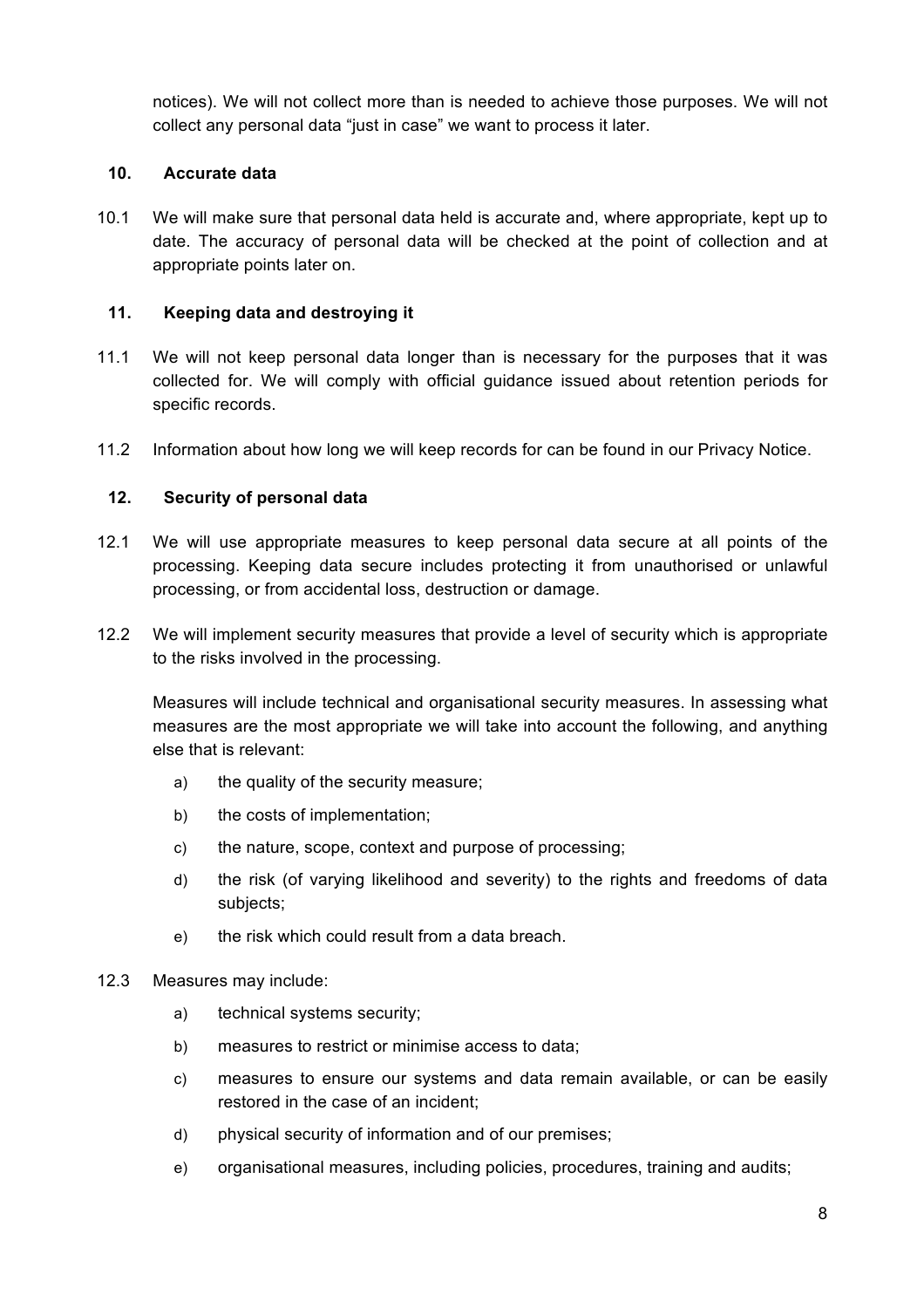f) regular testing and evaluating of the effectiveness of security measures.

# **13. Keeping records of our data processing**

13.1 To show how we comply with the law we will keep clear records of our processing activities and of the decisions we make concerning personal data (setting out our reasons for those decisions).

# **Section C – Working with people we process data about (data subjects)**

# **14. Data subjects' rights**

- 14.1 We will process personal data in line with data subjects' rights, including their right to:
	- a) request access to any of their personal data held by us (known as a Subject Access Request);
	- b) ask to have inaccurate personal data changed;
	- c) restrict processing, in certain circumstances;
	- d) object to processing, in certain circumstances, including preventing the use of their data for direct marketing;
	- e) data portability, which means to receive their data, or some of their data, in a format that can be easily used by another person (including the data subject themselves) or organisation;
	- f) not be subject to automated decisions, in certain circumstances; and
	- g) withdraw consent when we are relying on consent to process their data.
- 14.2 If a colleague receives any request from a data subject that relates or could relate to their data protection rights, this will be forwarded to our Data Protection Contact **immediately**.
- 14.3 We will act on all valid requests as soon as possible, and at the latest within **28 days**, unless we have reason to, and can lawfully extend the timescale. This can be extended by up to two months in some circumstances.
- 14.4 All data subjects' rights are provided free of charge.
- 14.5 Any information provided to data subjects will be concise and transparent, using clear and plain language.

# **15. Direct marketing**

15.1 We will comply with the rules set out in the GDPR, the Privacy and Electronic Communications Regulations (PECR) and any laws which may amend or replace the regulations around **direct marketing**. This includes, but is not limited to, when we make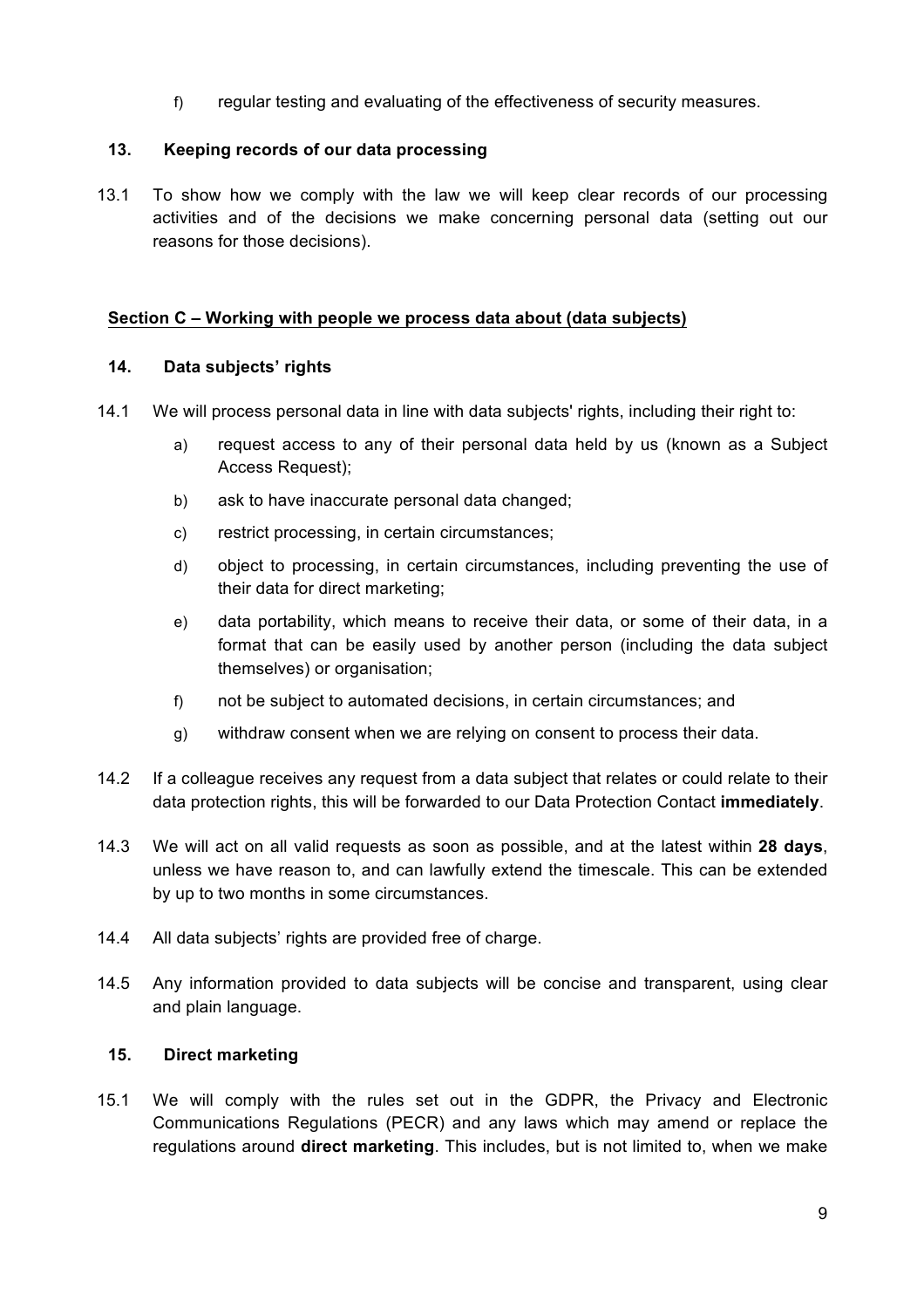contact with data subjects by post, email, text message, social media messaging, telephone (both live and recorded calls) and fax.

**Direct marketing** means the communication (by any means) of any advertising or marketing material which is directed, or addressed, to individuals. "Marketing" does not need to be selling anything, or be advertising a commercial product. It includes contact made by organisations to individuals for the purposes of promoting the organisation's aims.

15.2 Any direct marketing material that we send will identify SeeKenya as the sender and will describe how people can object to receiving similar communications in the future. If a data subject exercises their right to object to direct marketing we will stop the direct marketing as soon as possible.

# **Section D – working with other organisations & transferring data**

#### **16. Sharing information with other organisations**

- 16.1 We will only share personal data with other organisations or people when we have a legal basis to do so and if we have informed the data subject about the possibility of the data being shared (in a privacy notice), unless legal exemptions apply to informing data subjects about the sharing. Only authorised and properly instructed staff/trustees are allowed to share personal data.
- 16.2 We will keep records of information shared with a third party, which will include recording any exemptions which have been applied, and why they have been applied. We will follow the ICO's statutory *Data Sharing Code of Practice* (or any replacement code of practice) when sharing personal data with other data controllers. Legal advice will be sought as required.

#### **17. Data processors**

- 17.1 Before appointing a contractor who will process personal data on our behalf (a data processor) we will carry out due diligence checks. The checks are to make sure the processor will use appropriate technical and organisational measures to ensure the processing will comply with data protection law, including keeping the data secure, and upholding the rights of data subjects. We will only appoint data processors who can provide us with sufficient guarantees that they will do this.
- 17.2 We will only appoint data processors on the basis of a written contract that will require the processor to comply with all relevant legal requirements. We will continue to monitor the data processing, and compliance with the contract, throughout the duration of the contract.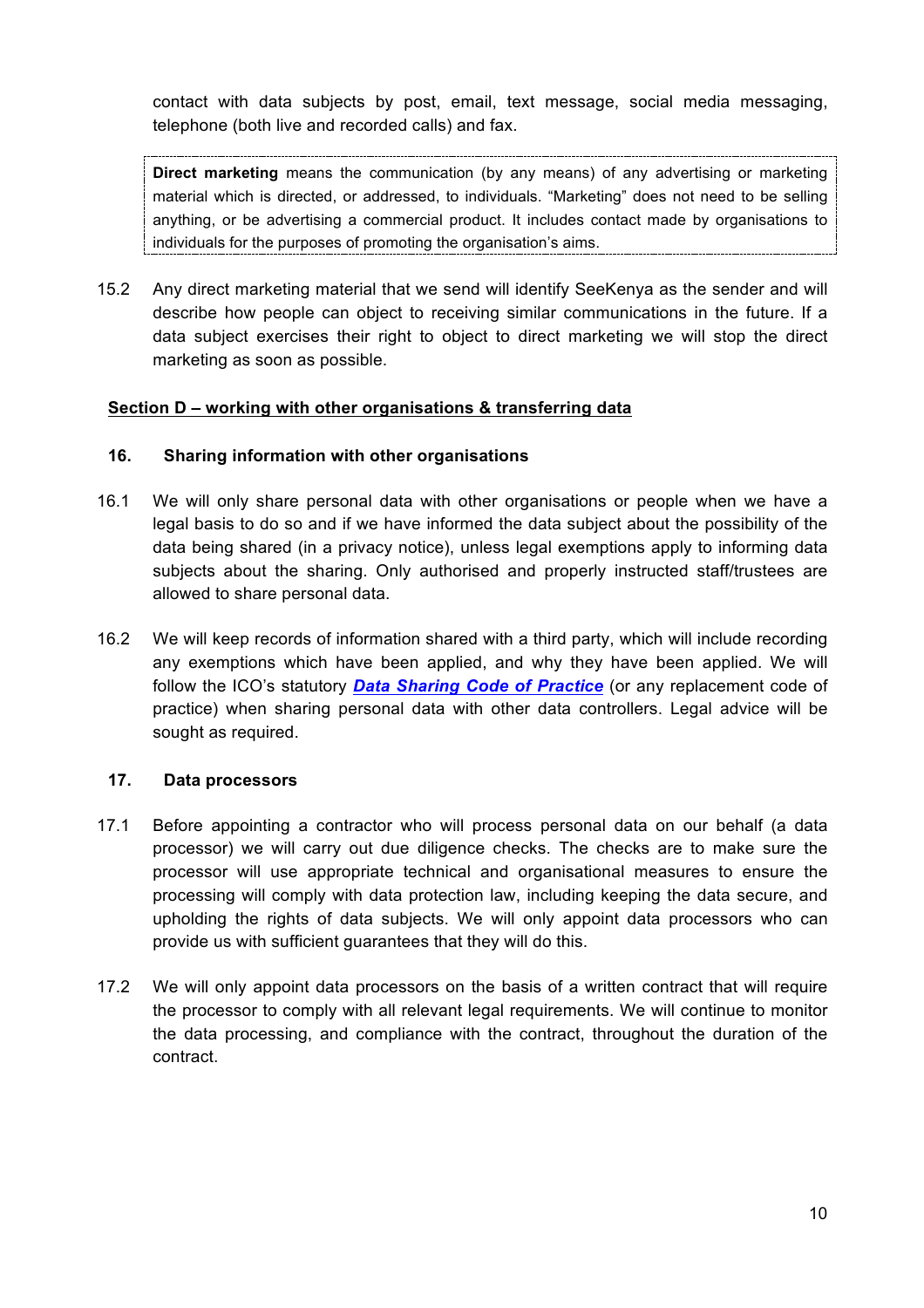# **18. Transferring personal data outside the European Union (EU)**

- 18.1 Personal data cannot be transferred (or stored) outside of the European Union unless this is permitted by the GDPR. This includes storage on a "cloud" based service where the servers are located outside the EU.
- 18.2 We will only transfer data outside the EU where it is permitted by one of the conditions for non-EU transfers in the GDPR

# **Section E – Managing change & risks**

#### **19. Data protection impact assessments**

- 19.1 When we are planning to carry out any data processing which is likely to result in a high risk we will carry out a Data Protection Impact Assessment (DPIA). These include situations when we process data relating to vulnerable people, trawling of data from public profiles, using new technology, and transferring data outside the EU. Any decision not to conduct a DPIA will be recorded.
- 19.2 We may also conduct a DPIA in other cases when we consider it appropriate to do so. If we are unable to mitigate the identified risks such that a high risk remains we will consult with the ICO.
- 19.3 DPIAs will be conducted in accordance with the ICO's Code of Practice 'Conducting privacy impact assessments'.

#### **20. Dealing with data protection breaches**

- 20.1 Where staff or volunteers, or contractors working for us, think that this policy has not been followed, or data might have been breached or lost, this will be reported **immediately** to the Data Protection Contact.
- 20.2 We will keep records of personal data breaches, even if we do not report them to the ICO.
- 20.3 We will report all data breaches which are likely to result in a risk to any person, to the ICO. Reports will be made to the ICO within **72 hours** from when someone in the charity becomes aware of the breach.
- 20.4 In situations where a personal data breach causes a high risk to any person, we will (as well as reporting the breach to the ICO), inform data subjects whose information is affected, without undue delay.

This can include situations where, for example, bank account details are lost or an email containing sensitive information is sent to the wrong recipient. Informing data subjects can enable them to take steps to protect themselves and/or to exercise their rights.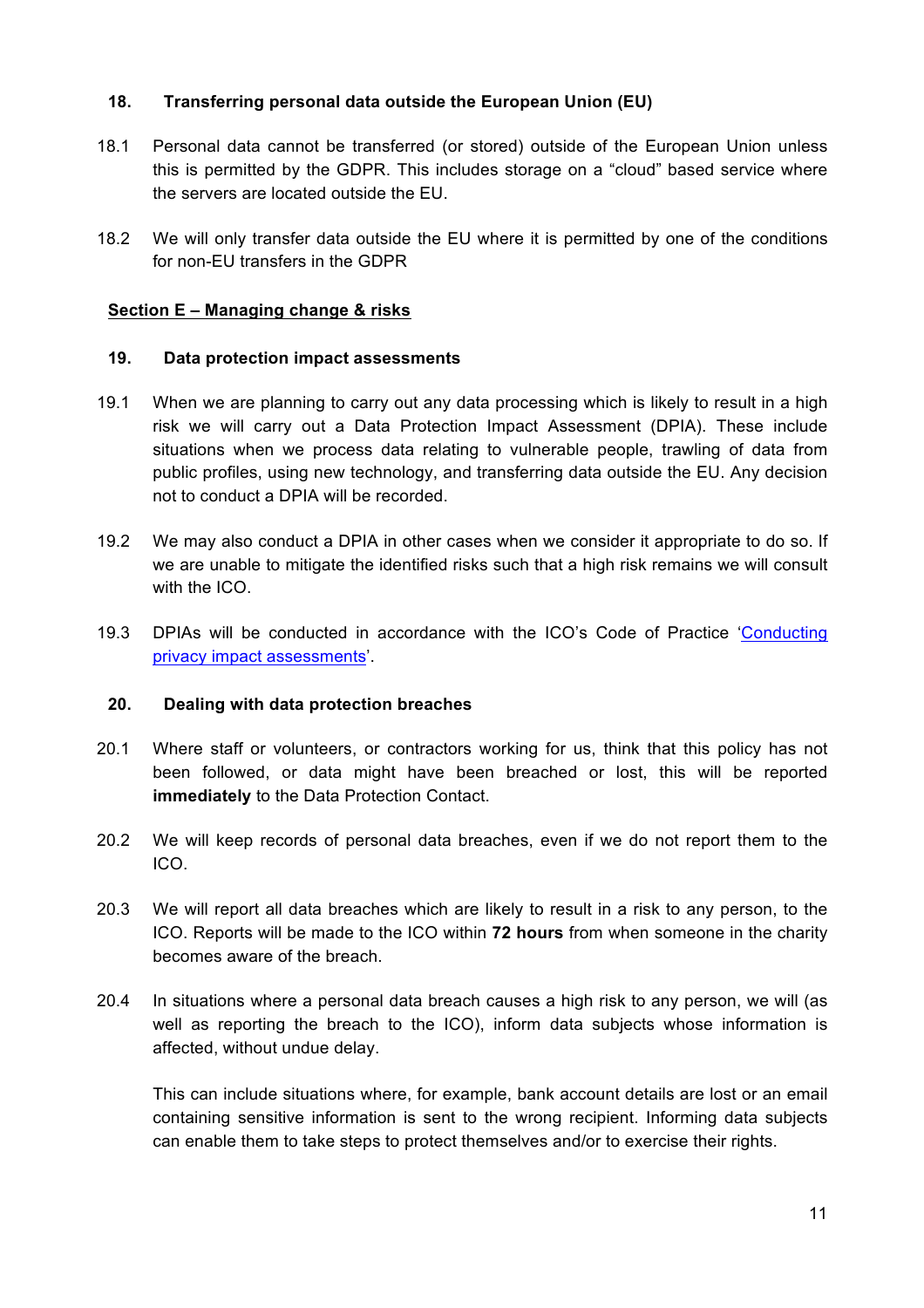## **Schedule 1 – Definitions and useful terms**

The following terms are used throughout this policy and have their legal meaning as set out within the GDPR. The GDPR definitions are further explained below:

**Data controller** means any person, company, authority or other body who (or which) determines the means for processing personal data and the purposes for which it is processed. It does not matter if the decisions are made alone or jointly with others.

The data controller is responsible for the personal data which is processed and the way in which it is processed. We are the data controller of data which we process.

- **Data processors** include any individuals or organisations, which process personal data on our behalf and on our instructions e.g. an external organisation which provides secure waste disposal for us. This definition will include the data processors' own staff (note that staff of data processors may also be data subjects).
- **Data subjects** include all living individuals who we hold or otherwise process personal data about. A data subject does not need to be a UK national or resident. All data subjects have legal rights in relation to their personal information. Data subjects that we are likely to hold personal data about include:
	- a) the people we care for and support;
	- b) our employees (and former employees);
	- c) consultants/individuals who are our contractors or employees working for them;
	- d) volunteers;
	- e) trustees;
	- f) complainants;
	- g) supporters;
	- h) enquirers;
	- i) friends and family;
	- j) advisers and representatives of other organisations.
- **ICO** means the Information Commissioners Office which is the UK's regulatory body responsible for ensuring that we comply with our legal data protection duties. The ICO produces guidance on how to implement data protection law and can take regulatory action where a breach occurs.
- **Personal data** means any information relating to a natural person (living person) who is either identified or is identifiable. A natural person must be an individual and cannot be a company or a public body. Representatives of companies or public bodies would, however, be natural persons.

Personal data is limited to information about living individuals and does not cover deceased people.